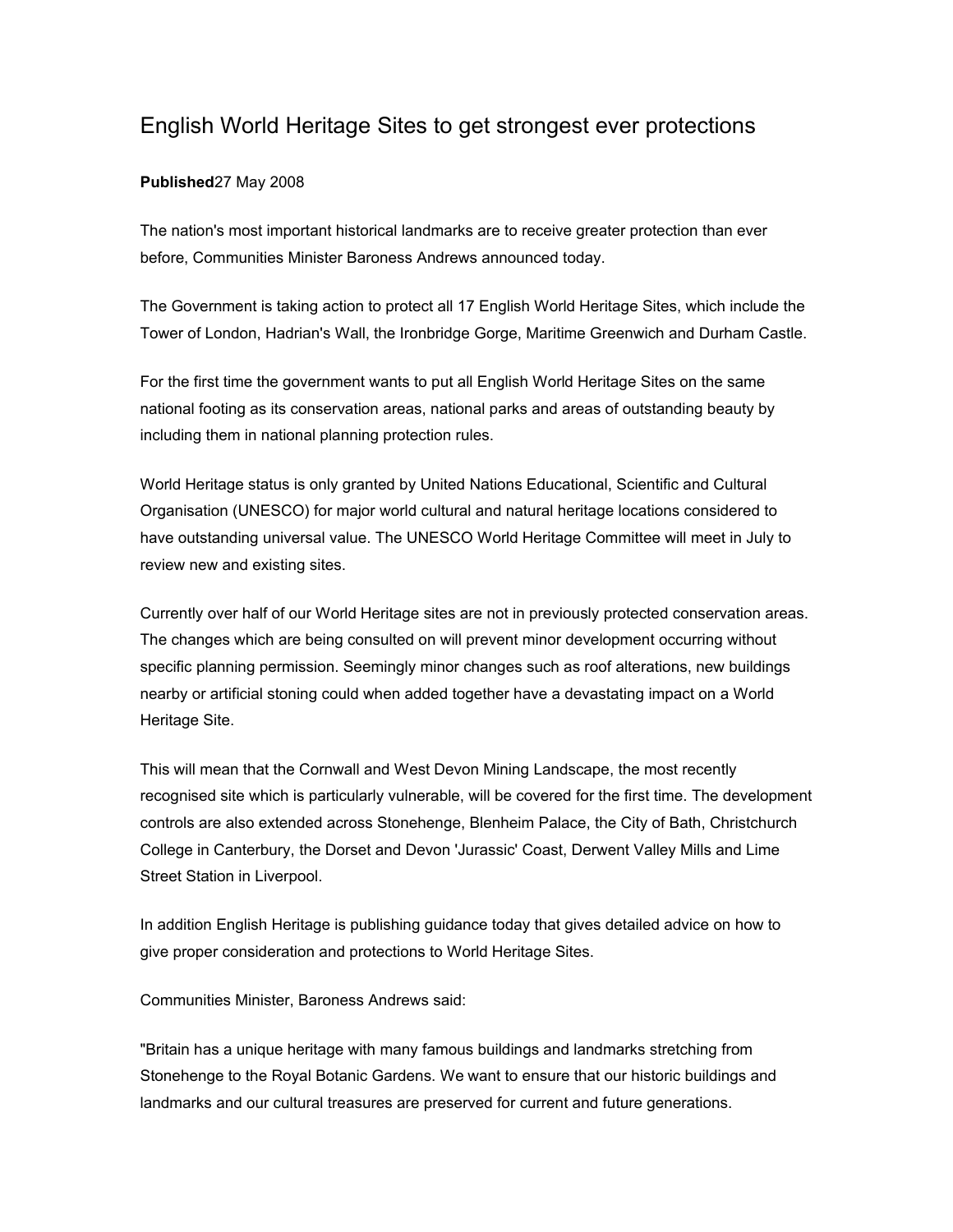"We are changing the planning rules to give all English World Heritage Sites the best protection from potentially damaging developments that could threaten the authenticity, accessibility and charm or character of our most important places."

Dr Christopher Young, Head of World Heritage and International Policy for English Heritage, said:

"One of the significant threats faced by World Heritage Sites in England is the incremental damage to those that fall outside of the protection provided by conservation areas, national parks or areas of outstanding natural beauty. We welcome that this destructive anomaly that threatens these few vulnerable sites has now been addressed by the planning system. This new planning circular will offer the basic protection that should be expected for sites of such outstanding international importance.

"As important as providing planning protection for these sites is the inclusion of expert guidance on the protection and enhancement of their universal value. The supplementary advice provided by English Heritage is guided by our published Conservation Principles and will make sure that England has some of the most beautiful, historically important and competently cared-for sites in the world."

The Government has already consulted this year on whether all major planning applications on World Heritage Sites should automatically be considered for a national ['call-in' decision.](http://www.communities.gov.uk/publications/planningandbuilding/callindirections)

The planning system already provides the strongest rules ever for heritage sites. However, the government is committed to protecting places in Britain of real historical importance which is why the Department of Culture, Media and Sport has published the first Heritage Bill in 30 years.

The bill will seek to unify heritage protection regimes, devolve decisions to English Heritage with greater public involvement and place heritage at the heart of the planning system. Planning is central to the government programme of heritage reform which is creating a clear and effective policy that seeks to protect our national assets from inappropriate development.

## **Notes to editors**

1. The Planning circular consultation extending Article 1 (5) coverage of World Heritage Sites will recognise the need to protect World Heritage Sites in national policy, and introduce a legislative change giving planning authorities greater control over certain small-scale types of development such as artificial cladding or the installation of dormer windows. This sort of development could, on a cumulative basis, erode the outstanding universal value of a World Heritage Site. The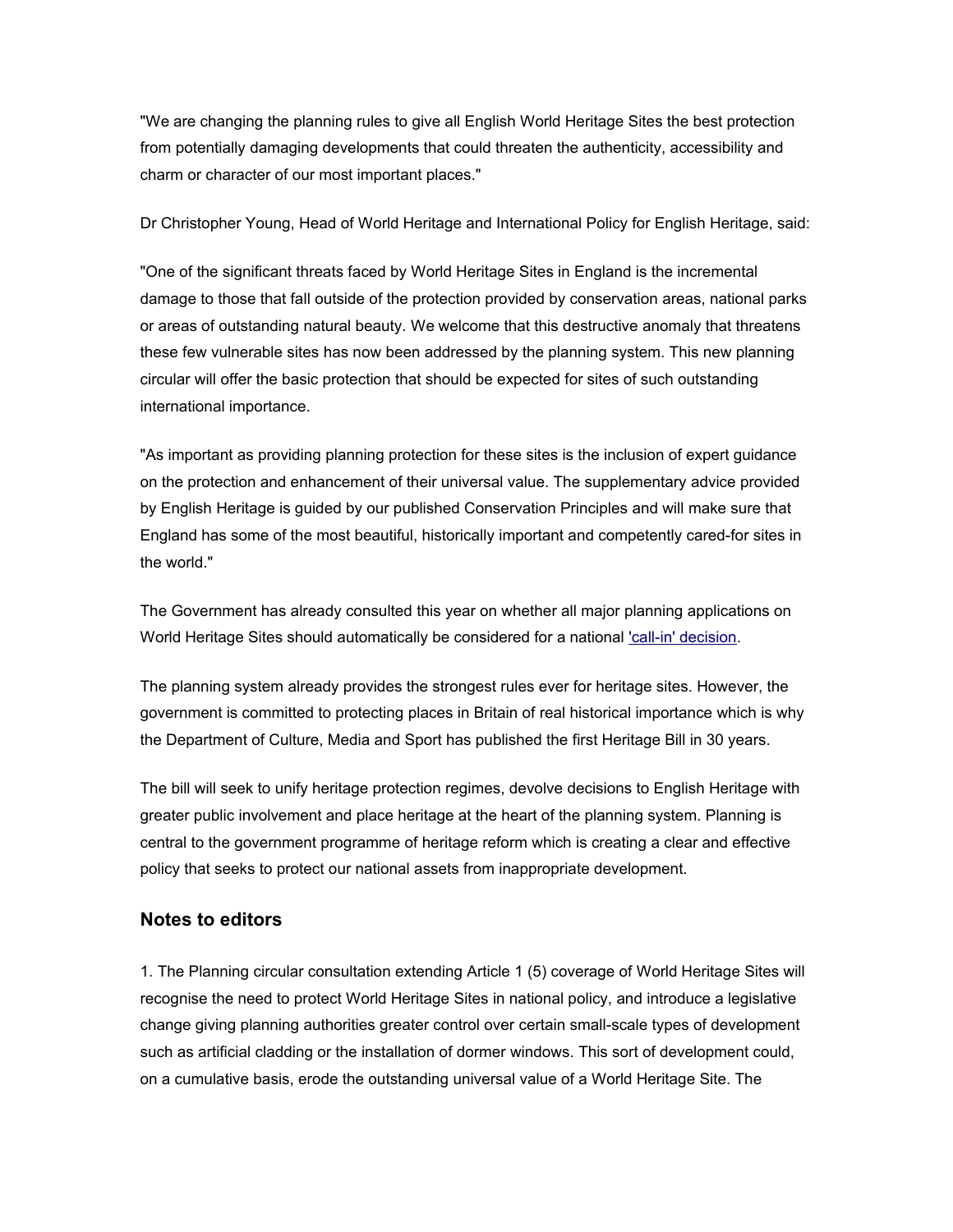consultation is available at:

[www.communities.gov.uk/publications/planningandbuilding/worldheritagesitesconsultation.](http://www.communities.gov.uk/publications/planningandbuilding/worldheritagesitesconsultation)

2. The Government is consulting on proposals to enhance WHS ahead of the UN World Heritage Committee's meeting in Quebec in July to review new and existing sites.

3. World Heritage Sites are created by UNESCO with the aim of identifying and protecting sites of outstanding universal value that transcend national barriers. The current list of 851 sites includes forests, mountains, lakes, deserts, monuments, buildings, complexes and cities.

4. The 17 English sites are as follows (date of inscription by UNESCO in brackets):

- Durham Castle and Cathedral (1986)
- Ironbridge Gorge (1986)
- Stonehenge, Avebury and Associated Sites (1986)
- Studley Royal Park including the Ruins of Fountains Abbey (1986)
- Blenheim Palace (1987)
- City of Bath (1987)
- Frontiers of the Roman Empire (Hadrian's Wall) (1987)
- Westminster Palace, Westminster Abbey and St Margaret's Church (1987)
- Canterbury Cathedral, St Augustine's Abbey and St Michael's Church (1988)
- Tower of London (1988)
- Maritime Greenwich (1997)
- Derwent Valley Mills (2001)
- Dorset and East Devon 'Jurassic' Coast (2001)
- Saltaire (2001)
- Royal Botanic Gardens, Kew (2003)
- Liverpool Maritime Mercantile City (2004)
- Cornwall and West Devon Mining Landscape (2006).